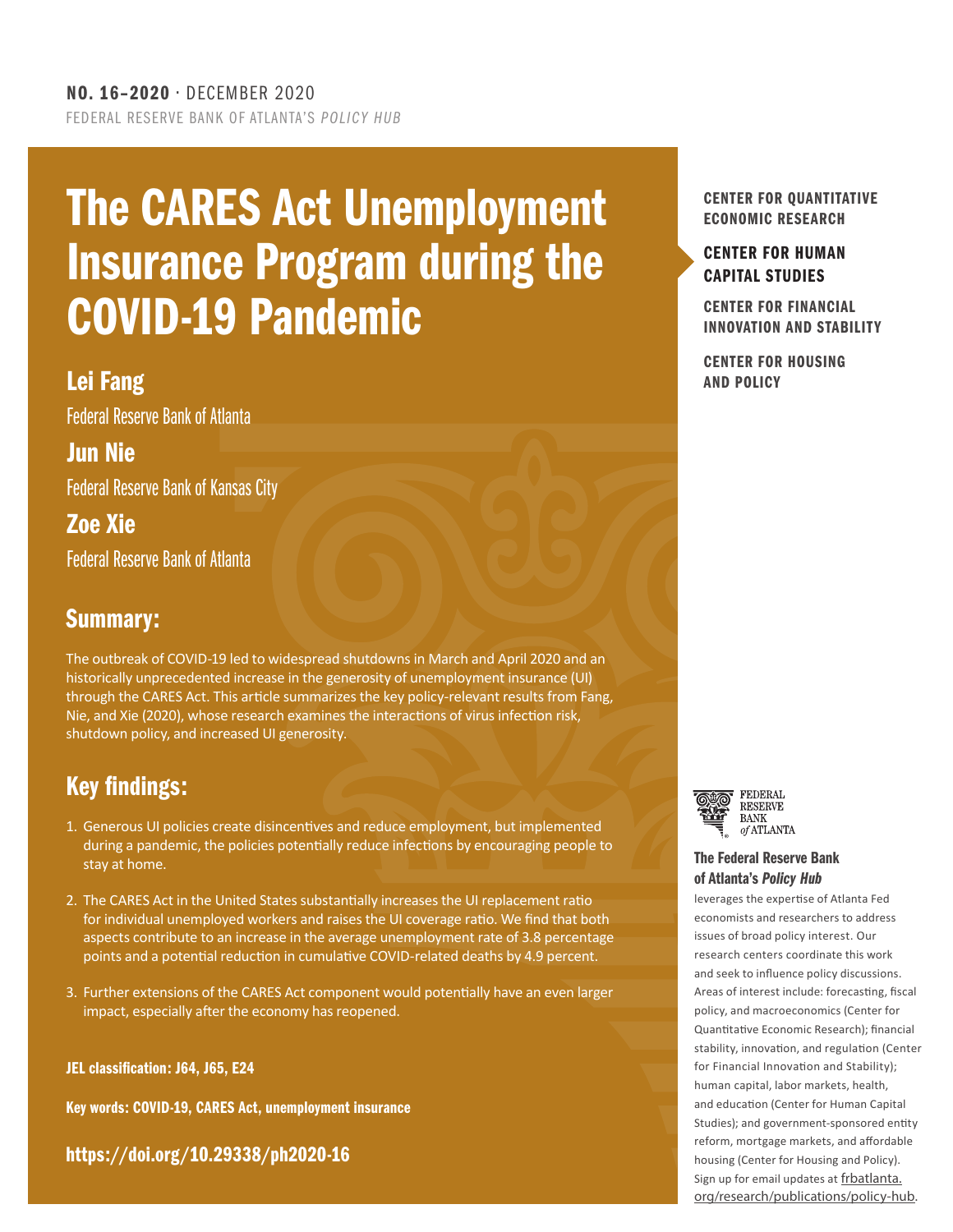# The CARES Act Unemployment Insurance Program during the COVID-19 Pandemic

**Summary:** The outbreak of COVID-19 led to widespread shutdowns in March and April 2020 and an historically unprecedented increase in the generosity of unemployment insurance (UI) through the CARES Act. This article summarizes the key policy-relevant results from Fang, Nie, and Xie (2020), whose research examines the interactions of virus infection risk, shutdown policy, and increased UI generosity.

JEL Classification: J64, J65, E24

Key words: COVID-19, CARES Act, unemployment insurance

**https://doi.org/10.29338/ph2020-16**

#### About the Authors:

Lei Fang is a research economist and associate adviser on the macroeconomics and monetary policy team in the Research Department of the Federal Reserve Bank of Atlanta. Her research areas are macroeconomics, growth and development economics, and labor economics.

Jun Nie is a senior economist in the Research Department of the Federal Reserve Bank of Kansas City. His current research interests include unemployment and labor market policies, robustness and rational inattention, wealth inequality, and the Chinese economy.

**Zoe Xie** is a research economist and assistant adviser on the macroeconomics and monetary policy team in the Research Department of the Federal Reserve Bank of Atlanta. Her major field of research is macroeconomics with particular interests in labor markets and public finance.

Acknowledgments: The authors would like to thank John Robertson, Paula Tkac, and Nikolay Gospodinov for helpful comments. The views expressed here do not necessarily reflect those of the Federal Reserve Bank of Atlanta, the Federal Reserve Bank of Kansas City, or the Federal Reserve System.

*Comments to the authors are welcome at* lei.fang@atl.frb.org*,* jun.nie@kc.frb.org*, and* zoe.xie@atl.frb.org*.*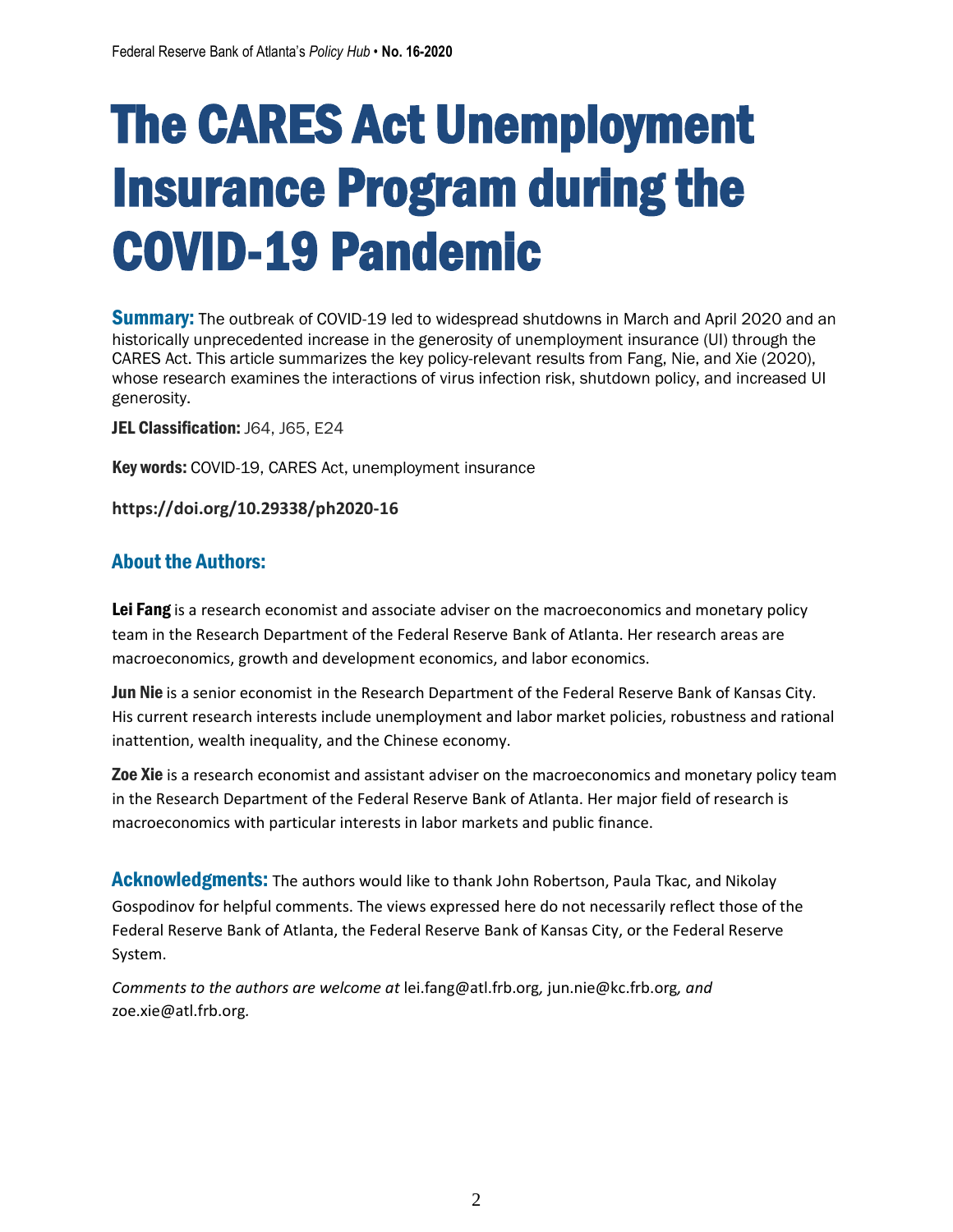#### 1. Introduction

The outbreak of COVID-19 led to widely implemented shutdown policies across the United States in April and May 2020 that dramatically curtailed economic activity during March and April of this year. As a consequence, the official U.S. unemployment rate spiked from 3.5 percent in February to 14.7 percent in April. In response to the pandemic, Congress passed the Coronavirus Aid, Relief, and Economic Security Act (CARES Act). Among the provisions of the CARES Act was an expansion of the unemployment insurance (UI) program. Specifically, it extended the UI benefit duration for 13 weeks beyond regular state limits ("Pandemic Emergency Unemployment Compensation," or PEUC), increased the weekly UI benefit by \$600 ("Federal Pandemic Unemployment Compensation," or FPUC), and expanded eligibility of UI benefits to a larger group of unemployed workers ("Pandemic Unemployment Assistance," or PUA). Although it is not unusual for the federal government to extend the duration of UI benefits during an economic downturn, the expansion of the UI eligibility and the extra \$600 weekly payment are unprecedented. A more generous UI policy reduces workers' incentives to work and in turn keeps unemployment higher than it would otherwise be. At the same time, by discouraging work by workers in contact-intensive industries, it also reduces the rate of COVID-19 infection and helps save lives.<sup>1</sup>

With the \$600 top-up payments expiring at the end of July, Congress is currently debating an extension of CARES Act UI provisions amid concerns that continued generous UI benefits will dissuade people from working. Especially, the extra \$600 generates higher income for many workers than they could earn at their old job, contributing to an elevated unemployment rate.<sup>2</sup> Our recent paper Fang, Nie, [and Xie \(](https://www.frbatlanta.org/research/publications/wp/2020/07/31/13-unemployment-insurance-during-a-pandemic.aspx)[2020\)](#page-6-0) attempts to quantify the effects of the CARES UI program by taking into account both the effects of shutdown policies on the labor market as well as the risk of infection from working. In this article, we provide a nontechnical summary of some of the paper's key findings.

One of the important aspects of the employment loss associated with COVID-19 is that it has a disproportionate impact on workers in a subset of industries that we call the contact sector. The infection probability in these industries is relatively high because workers have to perform their jobs at the workplace, often interacting directly with coworkers and customers. They cannot work remotely. The contact sector includes industries such as accommodation and food services and entertainment, which had an employment loss of roughly 50 percent between February and April.

This article presents three policy-relevant results of our research. First, the CARES Act \$600 weekly UI top-up and eligibility expansion made UI benefits a relatively attractive option for many unemployed workers. As shown in Fang, Nie, and Xie [\(2020\)](#page-6-0), these enhanced benefits could have the effect of raising

<sup>&</sup>lt;sup>1</sup> Braun and Ikeda (2020) found that government cash transfers during the pandemic in the United States and Japan help bridge consumption inequality and could potentially reduce contact-intensive activities by encouraging individuals with low savings to work less and stay home.

<sup>2</sup> For example, a *New York Times* article on May 28, 2020 [\(https://www.nytimes.com/2020/05/28/business/economy/](https://www.nytimes.com/2020/05/28/business/economy/coronavirus-stimulus-unemployment.html) [coronavirus-stimulus-unemployment.html\)](https://www.nytimes.com/2020/05/28/business/economy/coronavirus-stimulus-unemployment.html), stated that "some Republican lawmakers" were concerned that "as the economy reopens, they say, the benefits could impede the recovery by providing an incentive not to return to work."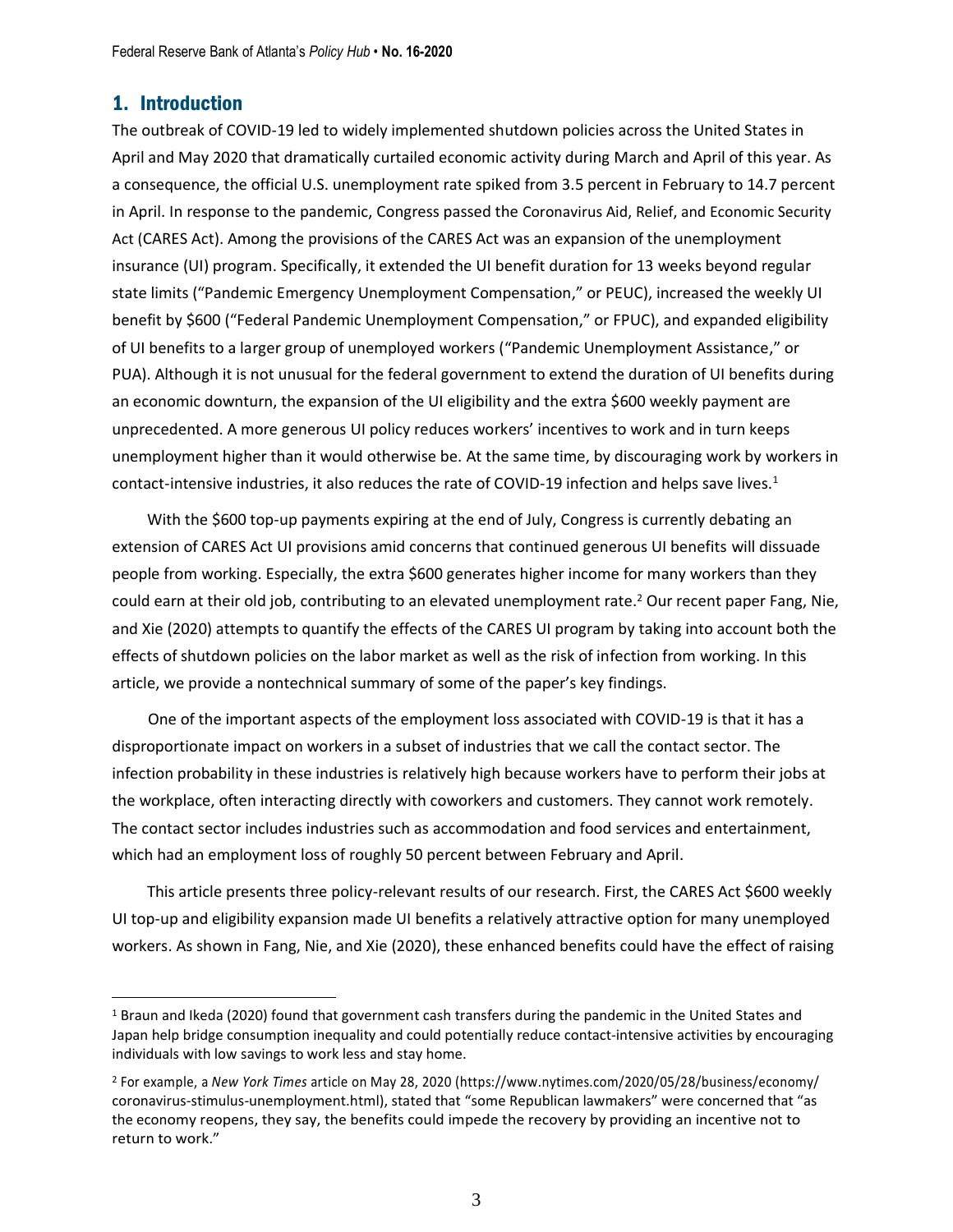the U.S. unemployment rate by an average of 3.8 percentage points over the period April–December 2020 while also reducing cumulative COVID-19 deaths by 4.9 percent, or about 27,000 lives.

Second, most of the effect comes via the eligibility expansion and the \$600 top-up provisions of the CARES Act. Together, these account for more than 90 percent of the total effects on unemployment and deaths, while the 13-week duration extension accounts for less than 10 percent of the total effects.

Lastly, we show that an extension of the \$600 top-up through the end of year would have potentially resulted in a 6.7 percentage point higher unemployment rate, on average, from August to December and reduced total COVID-19 related deaths by 4.2 percent, with less impact on unemployment and fatalities if the top-up amount is smaller.

#### 2. Increases in UI Replacement and Claim Rates

Providing a \$600 weekly UI top-up and expanding UI eligibility to almost all unemployed workers are unprecedented policy actions. The top-up directly increases the UI replacement rate (the ratio between UI income and wage income), and the eligibility expansion directly increases the UI claim rate (the ratio between UI claimants and all unemployed workers). Standard economic logic suggests the larger the increase in these two rates is, the bigger the impact of UI policy changes on unemployment will be.

Figure 1 shows the estimated UI income (in dollar amount) for the entire wage distribution, with and without the \$600 top-up. The region above the 45-degree line represents the part of the wage distribution where UI income would be higher than wage income or, equivalently, the replacement rate would be greater than one. The figure shows that without the \$600 top-up, no one would have a replacement rate greater than one, and with the \$600 top-up, a large range of the wage distribution has a replacement rate greater than one, including the median wage earner. We estimate that, because of the \$600 top-up, the average UI replacement rate goes up from 0.45 to 1.66, with a median replacement rate of 1.4, and close to 70 percent of workers have a replacement rate greater than 1. In other words, 70 percent of workers would receive more in UI benefits than their wages prior to unemployment.  $3$ 



#### Figure 1: UI Income and Claim Rate

Source: U.S. Department of Labor, Bick and Blandin (2020), Current Population Survey, state UI laws, and authors' calculations

<sup>&</sup>lt;sup>3</sup> These patterns of replacement rate with the CARES Act UI program are also consistent with findings of other studies such as [Ganong,](#page-6-1) Noel, and Vavra [\(2020\)](#page-6-1).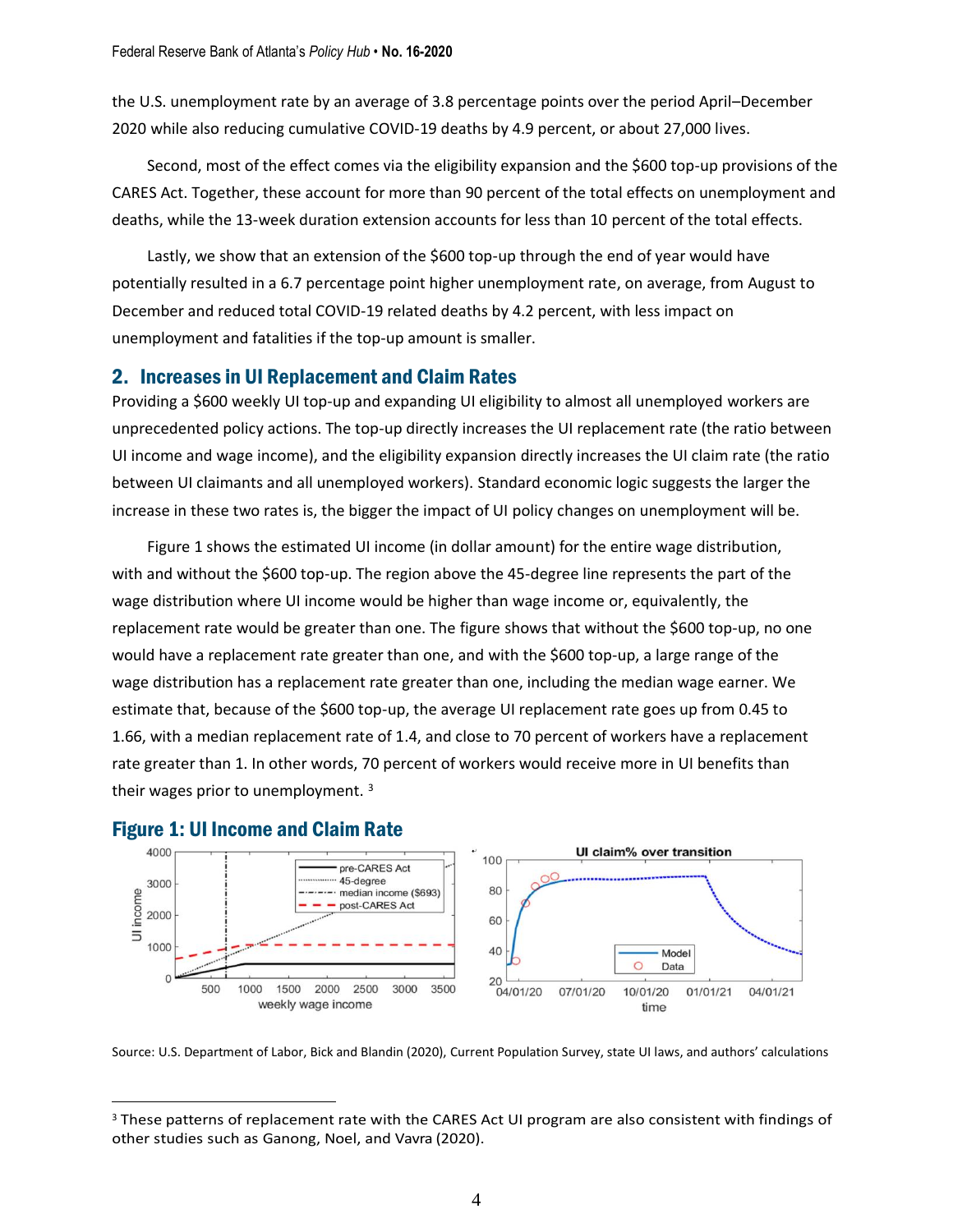The right panel of figure 1 plots the UI claim rate from our study against the data. With the UI eligibility expansion, the UI claim rate increases sharply from 30 percent to over 80 percent in only two months (March to May). In comparison, during the Great Recession, the UI claim rate never went above 65 percent, even as UI benefit duration was extended from 26 weeks to 99 weeks.

#### 3. Decomposition of CARES Act UI

All three components of the CARES UI reduce workers' incentive to work and increase unemployment. Given the high risk of on-the-job infection—especially in the contact-intensive sector—by encouraging workers to stay home, the UI programs actually reduce new COVID-19 infections. By modeling the potential effect of UI incentives on both unemployment and infection rates, we are able to separate the total effects of the CARES Act UI provisions into its three components.<sup>4</sup> The shaded region in figure 2 illustrates the contribution of each policy on unemployment and new infection. The \$600 top-up and eligibility expansion both substantially increase unemployment. The effect of the \$600 top-up is mostly concentrated early on as that component was scheduled to expire at the end of July, while the eligibility expansion expires only at the end of 2020, and so its effect lasts much longer. In comparison, the effect of the 13-week duration extension is much smaller. By raising unemployment, these policies substantially reduce the peak of new infection and delay the peak by one month. Again, most of the effect is attributable to the UI top-up and eligibility-expansion policies.

<sup>4</sup> We model the spread of the virus using a standard SIR model, widely used in epidemiological modeling (see, for example, Atkeson 2020; Glover et al. 2020), and we assume that shutdown policies went into effect from March 21 and phased out in mid-July.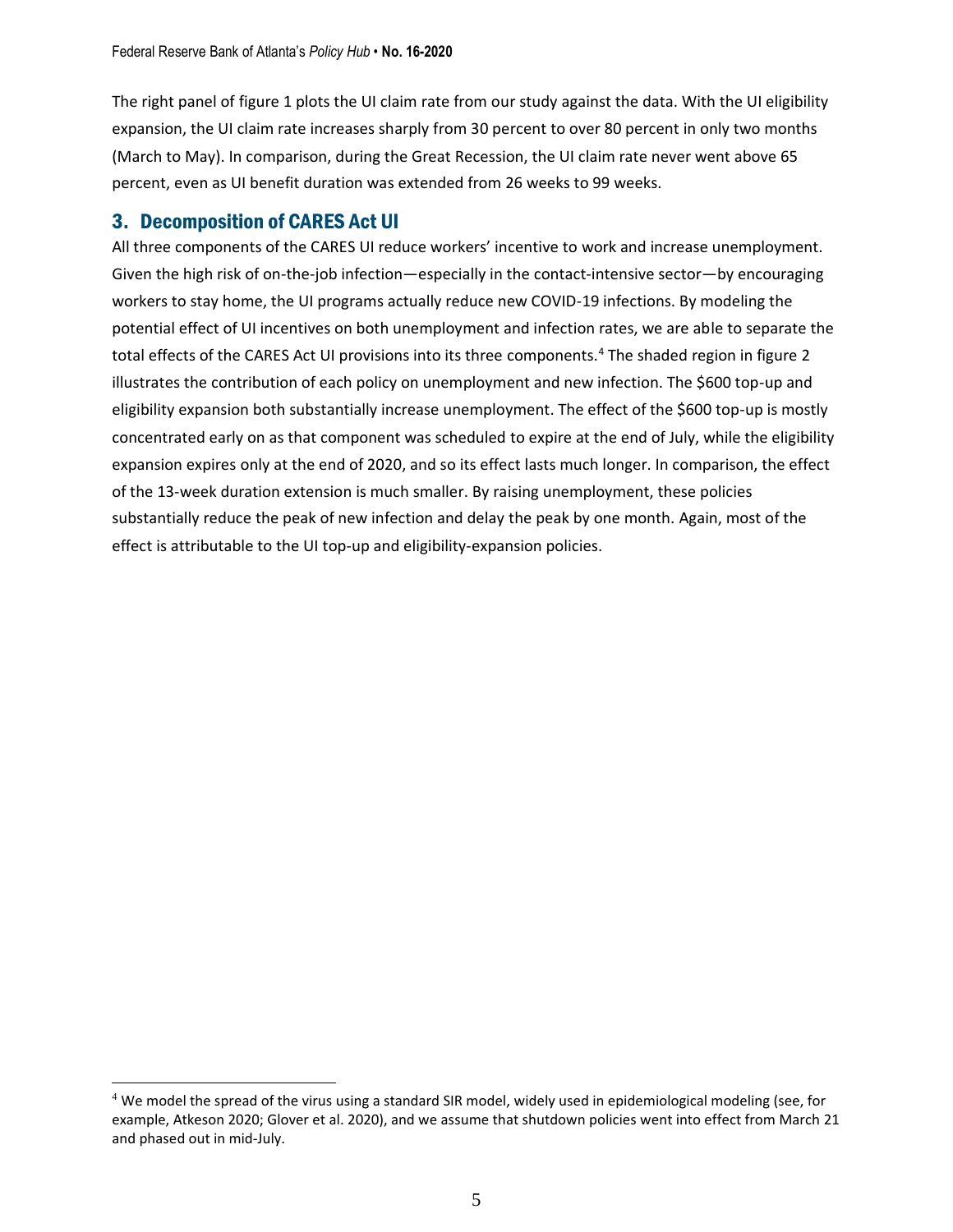#### Figure 2: Decomposition of CARES Act UI Policies



Note: We evaluate program effects with the shutdown policy but net out the shutdown effects. The three lines plot (a) the difference between shutdown with all UI policies and shutdown alone, (b) the difference between shutdown with PUA and PEUC and shutdown alone, and (c) the difference between shutdown with PEUC and shutdown alone. The effect of FPUC is, then, the (purple) shaded region between (a) and (b), and the effect of PUA is the (green) shaded region between (b) and (c). Finally, the effect of PEUC is the (blue) shaded region between (c) and the zero horizontal line. Source: Authors' calculations based on model simulations

Table 1 reports the policy effects on the average unemployment rate and the cumulative COVID-19 deaths. Out of the 3.8 percentage points increase in the average unemployment between April and December 2020, the \$600 top-up potentially accounts for 2 percentage points, eligibility expansion for 1.5 percentage points, and duration extension for only 0.3 percentage point. Similarly, the \$600 top-up and the eligibility expansion account for almost all of the 4.9 percent reduction in total deaths.

#### Table 1: Contribution of Components

| <b>Components of CARES Act UI</b> | Effect on unemployment (ppt) | Effect on cum. deaths (%) |
|-----------------------------------|------------------------------|---------------------------|
| \$600 UI top-up (FPUC)            | 2.0                          | $-2.4$                    |
| Eligibility expansion (PUA)       | $1.5\,$                      | $-2.4$                    |
| 13-week duration extension (PEUC) | 0.3                          | $-0.2$                    |
| All three UI programs             | 3.8                          | $-4.9$                    |

Note: We evaluate program effects with the shutdown policy but net out the shutdown effects. The policy effect on unemployment rate is the effect on the average unemployment rate between April and December 2020, expressed in percentage points. The policy effect on cumulative death is the effect on eventual total COVID-19 related deaths, expressed as a percentage.

Source: Authors' calculations based on model simulations.

#### 4. Experiment: Extension of \$600 UI Top-Up (FPUC)

Whether to extend the \$600 additional weekly payment past its July 31 deadline or to replace it with a reduced amount has been a hotly debated topic among policymakers. Table 2 reports the findings from our study of extending the \$600 top-up until the end of 2020 or reducing it to either \$400 or \$200. The potential effects increase in the size of the top-up, with the unemployment rate between August and December 2020 up to 2.7 percentage points higher under a \$200 UI top-up policy and 6.7 percentage points higher with a \$600 top-up policy. At the same time, a \$200 top-up could potentially reduce cumulative deaths by 1.9 percent and by 4.2 percent under a \$600 top-up.